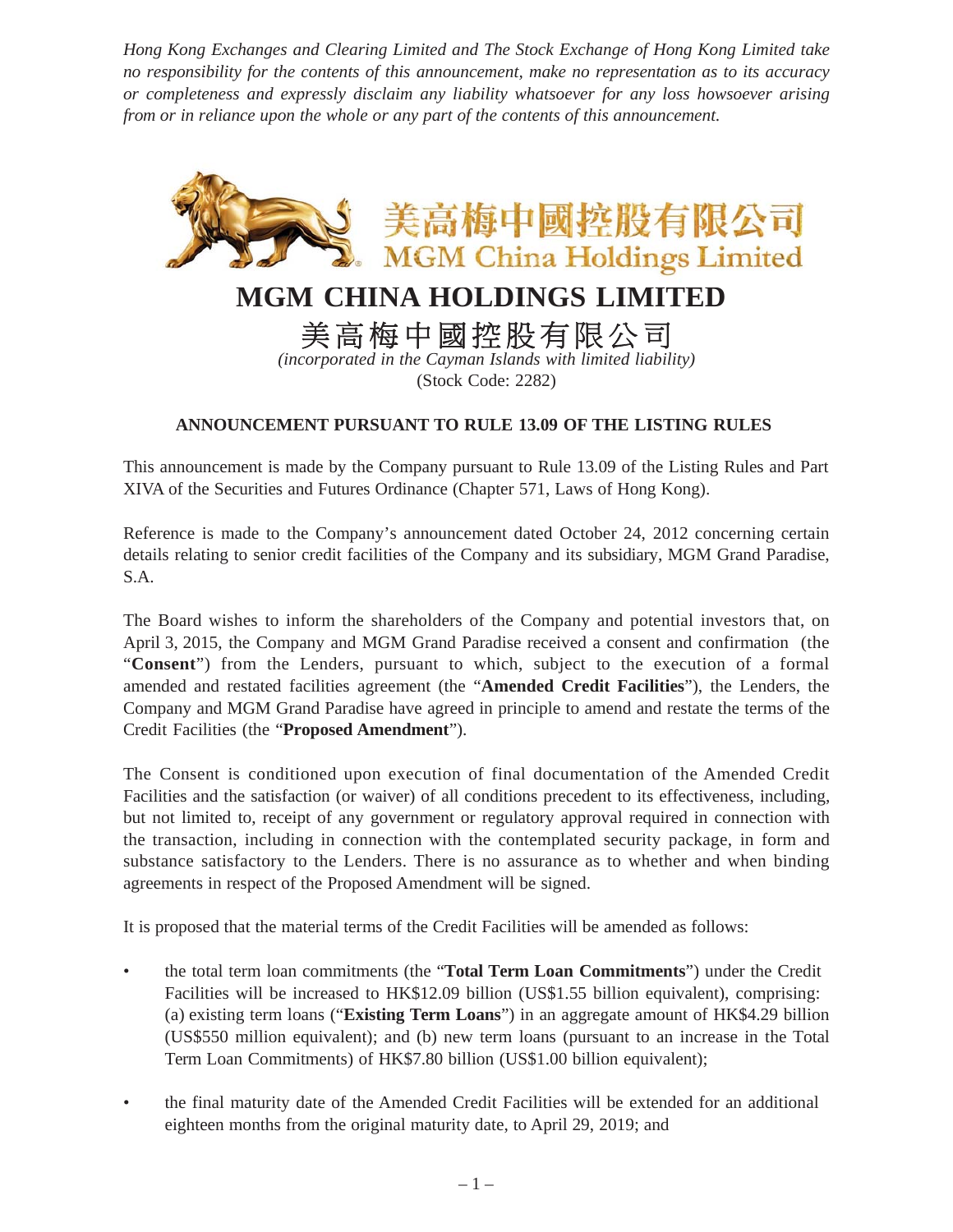• the Amended Credit Facilities will bear interest at a fluctuating rate per annum based on HIBOR plus a margin, initially set for a six month period at 1.75% per annum, but thereafter the margin (in the range of 1.375% to 2.50% per annum) will be determined by the Company's leverage ratio.

Save as disclosed above, it is expected that the other major terms under the Amended Credit Facilities will be similar to those in the Company's existing Credit Facilities, including without limitation, a requirement for MGM Resorts International to maintain a specified minimum holding in the share capital of the Company and the provisions relating to the securities and guarantees.

The Company will make further announcement in compliance with the Listing Rules and, if the Proposed Amendment is proceeded with, the Company will undertake all necessary compliance with the Listing Rules.

**Shareholders of the Company and potential investors are advised to treat the information in this announcement with adequate level of care and to exercise caution when dealing in the shares of the Company.**

## **Definitions**

In this announcement, the following expressions shall have the meaning set out below unless the context specifies otherwise:

| "Board"                    | the board of Directors                                                                                                                                                                                                                                                                                                                                                                               |
|----------------------------|------------------------------------------------------------------------------------------------------------------------------------------------------------------------------------------------------------------------------------------------------------------------------------------------------------------------------------------------------------------------------------------------------|
| "Company"                  | MGM China Holdings Limited (stock code: 2282), a<br>company incorporated in the Cayman Islands with limited<br>liability and the shares of which are listed on the main board<br>of the Hong Kong Stock Exchange                                                                                                                                                                                     |
| "Credit Facilities"        | an existing senior secured credit facilities provided by the<br>Lenders to the Company and MGM Grand Paradise, S.A. (as<br>joint and several co-borrowers) in the aggregate amount of<br>HK\$15.60 billion (US\$2.00 billion equivalent), composed of<br>HK\$4.29 billion (US\$550 million equivalent) term loan and<br>HK\$11.31 billion (US\$1.45 billion equivalent) revolving<br>credit facility |
| "Director(s)"              | the director(s) of the Company                                                                                                                                                                                                                                                                                                                                                                       |
| "HIBOR"                    | Hong Kong InterBank Offer Rate                                                                                                                                                                                                                                                                                                                                                                       |
| "Hong Kong"                | the Hong Kong Special Administrative Region of the<br>People's Republic of China                                                                                                                                                                                                                                                                                                                     |
| "Hong Kong Stock Exchange" | the Stock Exchange of Hong Kong Limited                                                                                                                                                                                                                                                                                                                                                              |
| "HK\$"                     | Hong Kong dollars, the lawful currency of Hong Kong                                                                                                                                                                                                                                                                                                                                                  |